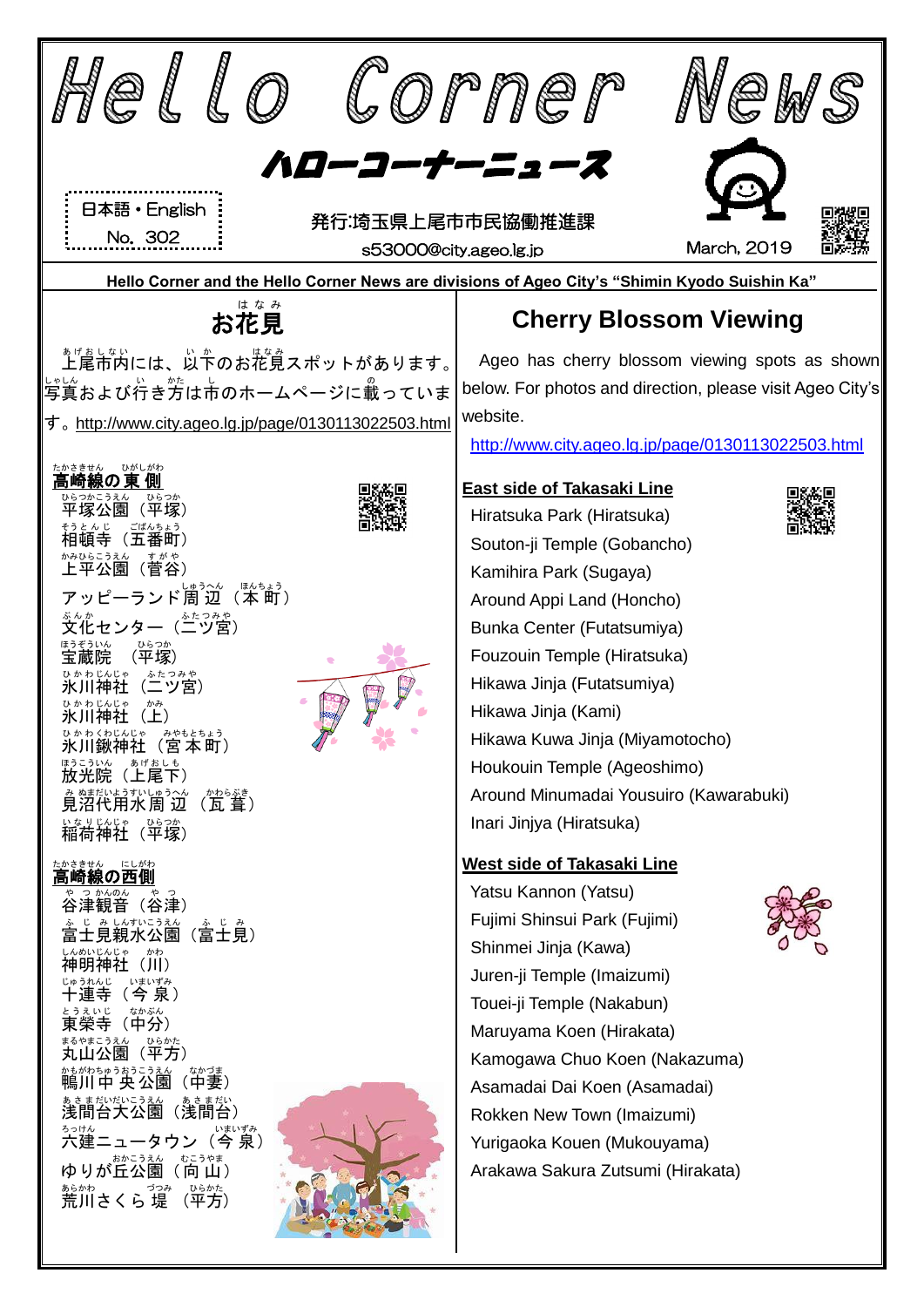# にほんごのうりょくし けん<br>**日本語能力試験**

– \*♡\* ® 、 にもんごのうりょくしけん<br>7月7日(日)に日本語能 力試験があります。3月22 にも。。<br>日 (金) 〜4月22日 (月) に、郵送かインターネットで申 し込んでください。 <sup>じゅけんりょう</sup> は 5,500 円。 \*試験は年に2回あります。2回目の実施日は12月1日 (日 にち )です。

→ E<u>ほんごのうりょくしけんうけ</u>っけ<br>→ 日本語能 力試験受付センター TEL 03-6686-2974 <http://info.jees-jlpt.jp/>



# - -<br>原付・バイク・軽自動車の廃車手続き

軽自動 けいじどう 車税 しゃぜい は、毎年 まいとし 4月 がつ 1日 ついたち 現在 げんざい で登録 とうろく している 」。<br>所有者にかかります。他人にあげたり、解体したり、│ 。。<br>盗まれたりして、原動機付自転車・バイク・軽自動車 をすでに所宥していない<sup>場合は、だ</sup>しい手続きをして いないと課税の対 象になりますので、4月1日(月)ま でに手続 てつづ きをしてください。

てんにゅう<br>転 入 した人で、上尾市のナンバープレートに変更 していない<sup>協?き</sup> (125cc以下)の所有者は、市民税課で <sub>ナンバープレート交換の手続きをしてください。</sub> \*125cc を超えるバイクについては、埼玉運輸支局(℡

050−5540−2026)、軽自動車(兰・四輪)は、軽自動車検査 <sub>まぅかいむたまじむし</sub>。<br>協会埼玉事務所(℡ 050−3816−3110)へ

。<br>問い合わせてください。 → 市民税課 (市役所 2階) TEL 775-5130 Fax 775-9846



### 国民 健康 保険 こくみん けんこう ほ け ん

ご<del>かけに</del>まけんへの加入・脱退の届け出は自動的には ぉこ<del>。</del><br>行 われません。住 所・氏名・世帯主が変わった、ま た、 就 職 ・退 職 したなどの異動があったときは、<br>た、 就 職 ・退 職 したなどの異動があったときは、 14日 か 以内 いない に 必 かなら ず届 とど け出 で てください。届 とど け出 で には、異動 いどう 。<sub>じじつ、がにん</sub><br>の事実が確認できる証 明 書*などが*必要です。

なお、平成31年度から国民健康保険税率が引き上げ されます。新 しい税率で試算を希望する方は、世帯内 の加入者分の平成30年 中の 収 入 が分かる物(源泉 <u>ょょうしゅう。 がくひしんこく</u> ぬ<br>微 収 票 や確定申告の控えなど)を持って、 <sub>ほけんねんきん。</sub><br>保険年金課へ問い合わせてください。

→ 保険年金課(市役所1階) TEI 782-6471 Fax 775-9827



## **Japanese-Language Proficiency Test**

 The Japanese-Language Proficiency Test will be held on Sunday, July 7. You can apply either by mail or the Internet from March 22 (Fri) through April 22 (Mon). The test fee is 5,500 yen.  $*$  This test is held twice a year.

The second test is scheduled for December 1 (Sun).

 $\rightarrow$  JLPT Application Center Tel. 03-6686-2974 http://info.jees-ilpt.jp/



### **Procedures for Discarding of Light Cars & Motorbikes**

The Light Car Tax is imposed on those who are registered as owners of light cars and/or motorbikes as of April 1 every year. Note that, unless the proper procedures have been taken, the tax will be imposed, even if the vehicle is no longer in the registered owner's possession because it has been given away, scrapped or stolen. To avoid paying tax on a light car or motorbike which is no longer in your possession, you must complete procedures by April 1 (Mon).

If you have moved into Ageo but have not changed to a license plate issued by Ageo City for your motorbike (125 cc or less), please come to Shiminzei-ka to have a new license plate issued.

\*Please contact *Saitama Unyu-shikyoku* / the Saitama Transport Branch Office (Tel.050-5540-2026) for motorbikes over 125 cc, and *Keijidousha Kensa Kyoukai Saitama Jimusho* / the Light Car Inspection Association's Saitama Office (Tel. 050-3816-3110) for light cars (three and four-wheel cars).

 $\rightarrow$  Shiminzei-ka (2F of City Hall)

(Municipal Tax Section) Tel. 775-5130 / Fax 775-9846



### **National Health Insurance**

Notification of enrollment in or withdrawal from the National Health Insurance System cannot be done automatically. You must notify Ageo City within 14 days of any of the following changes: address change; family name and/or head of household change; employment change (starting a new job or quitting a job). Documents certifying the changes are required for notification.

For your information, the National Health Insurance premium rates will increase from the next fiscal year starting in April, 2019. To receive a preliminary estimate of your new premium, based on the new rates, please come to Hoken-nenkin-ka. You are required to bring documents that show the 2018 income (e.g. withholding slips or copies of final tax return) for each member of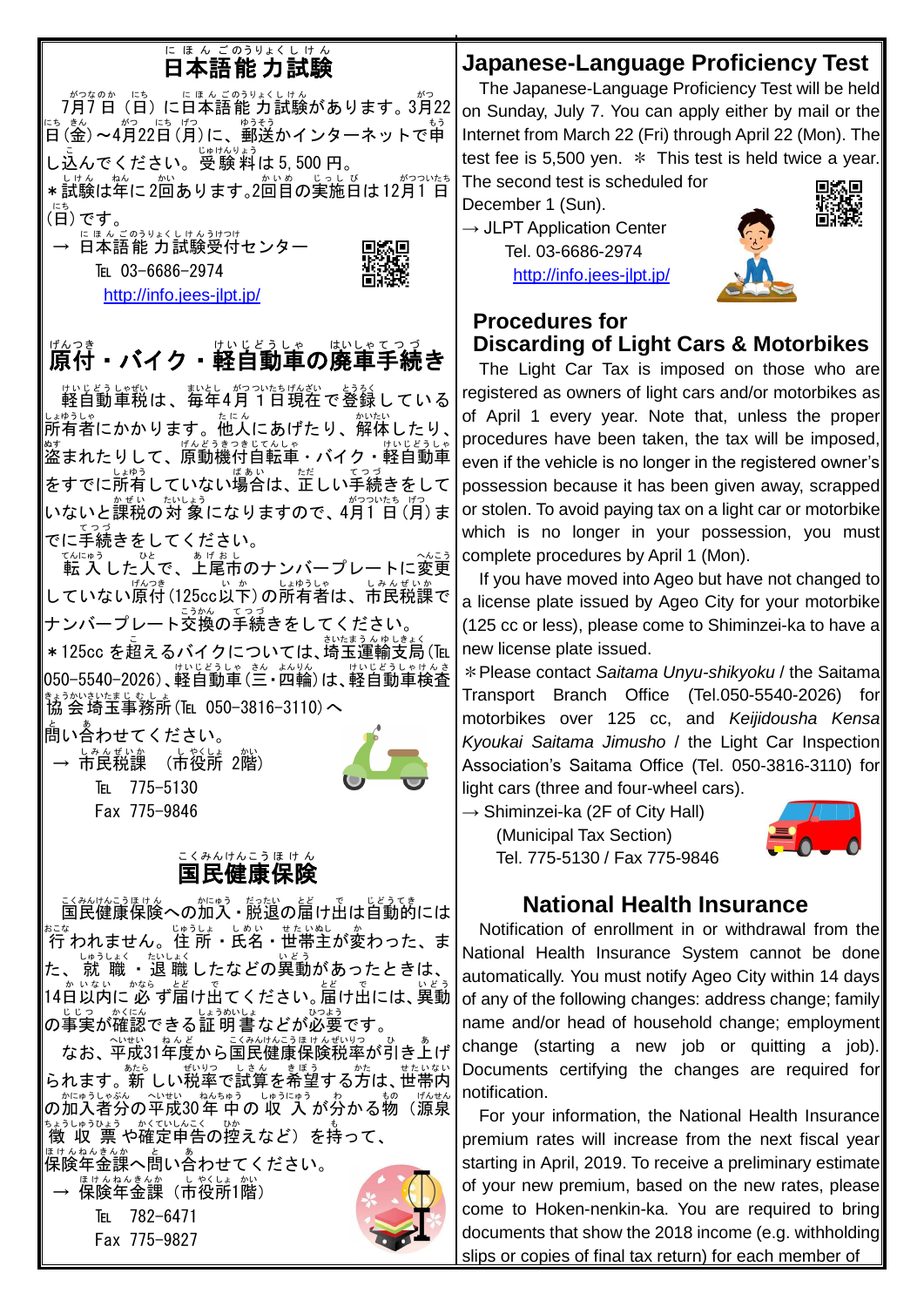# <u>こくみんねんきん</u><br>国民年金

- <u>くみねんきん</u><br>国民年金は、日本国内に住む 20~59歳の全ての人が 加入 かにゅう する制度 せいど です。 職 業 しょくぎょう などにより加入 かにゅう の仕方 しかた は 3 つの種別に分かれています。 就 職 や転 職 、結婚な どで加入する種別が変わったときや、住 所 や氏名が ◇<u>。</u><br>変更になったときは、早めに手続きをしてください。│ → 保険年金課

TEL 775-5137 / Fax 775-9827 おみやねをもじむしょ<br>大宮年金事務所



TEL 652-3399

#### 国民年金保険料の免除 こくみん ねんきん ほけんりょう めんじょ

ご数数の第1号被保険者が出産した際に、 いっぴゃん。こが松を彫り。<br>出産前後の一定期間の国民年金保険料が免除される 制度 せいど が、4月 がつ 1 日 ついたち から始 はじ まります。 対 たい 象 しょう :国民 こくみん 年金 ねんきん 第 だい 1号 ごう 被 ひ 保険者 ほけんしゃ で、出 産 しゅっさん 予定 よてい 日 び 、 または出産自が2月1日以降の人 免除 めんじょ 期間 きかん :出 産 しゅっさん 予定 よてい 日 び または出 産 しゅっさん 日 び が属 ぞく する月 つき の <sub>ぜんげつ</sub><br>前月から 4カ月間 (多胎妊娠の場合、3カ月前から 6カ月間) \*ただし、施行日の 4月1日(月)以前の期間は 免除 めんじょ されません。例 たと えば、3月 がつ に 出 産 しゅっさん した <sub>ばぁぃ</sub><br>場合は、4、5月分の保険料が免除されます。 届 とど け出 で :4月 がつ 1 日 ついたち から届 とど け出 で の受付 うけつ けを始 はじ めます。 \*それ以降は、出 産予定日の 6カ月前から届け 出 で ができます。 <u>くわしくは、大宮年金事務所または保険年金課へ問い</u> 合 あ わせてください。 — <sup>ほけんねんきんか</sup><br>→ 保険年金課 TEL 775-5137 / Fax 775-9827 おおやねんきんじょしょ<br>大宮年金事務所 TEL 652-3399 飼育 体験 教 室 し い く たいけん きょうしつ と き: 3月25日(月)~29日(金) 午前9時~10時30分 ところ:丸山公園小 動 物コーナー 内 ない ょ。<br>容 : 動物のえさ作り、えさやり、そうじなどの しぃくたいけん<br>飼育体験 対 たい しょぅ、しょぃ、す。しょぅがくせい<br>「**象 :市内に住む小学生** 定 てい 員 いん 。<br>**※各日5組**: (先着順) 。〈<br>服 <sub>も。。</sub><br>装 : 汚れてもいい服、長靴(持っている人)

your household who belongs to the National Health Insurance System.

- → Hoken-nenkin-ka (1F of City Hall)
	- (National Health Insurance and Pension Section) Tel. 782-6471 / Fax 775-9827

## **National Pension**

All residents of Japan between 20 and 59 years of age are required to join the National Pension Plan. There are three types of status for the pension plan; status is determined by your employment situation. When your status has changed because you started working, changed jobs, or got married, or when your address and/or family name have changed, you are requested to follow the necessary procedures as soon as possible.

 $\rightarrow$  Hoken-nenkin-ka Tel. 775-5137 / Fax 775-9827 Omiya Nenkin Jimusho (Pension Office)

Tel. 652-3399



### **Exemption from National Pension Premium Payments**

Women who are Type 1 insured members of the National Pension Plan may be exempted from paying the National Pension premiums during a specific period of time before and after giving birth. This system will start on April 1.

- Eligibility: Type 1 insured members of the National Pension Plan, whose due date or delivery date is on or after February 1.
- Exemption Period: A period of 4 months starting from the month before the due date or delivery date (In case of multiple pregnancy, this will be extended to a period of 6 months, starting from 3 months before the due date or delivery date.)
- \*Please note: The period before the effective date, April 1(Mon), is not subject to the exemption. For example, if your delivery date is in March, you will be exempted from paying premiums for only the months of April and May.

Notification: Notifications will be accepted starting from April 1. \*After April 1, you may notify 6 months in advance of your due date.

For more information, please contact Omiya Nenkin Jimusho or Hoken-nenkin-ka

 $\rightarrow$  Hoken-nenkin-ka Tel. 775-5137 / Fax 775-9827 Omiya Nenkin Jimusho Tel. 652-3399

### **Animal Care Experience Class**

When: March 25 (Mon) ~ 29 (Fri)  $9:00 \sim 10:30$  a.m. Where: Small Animals' Corner of Maruyama Park Program: Experience caring for small animals by